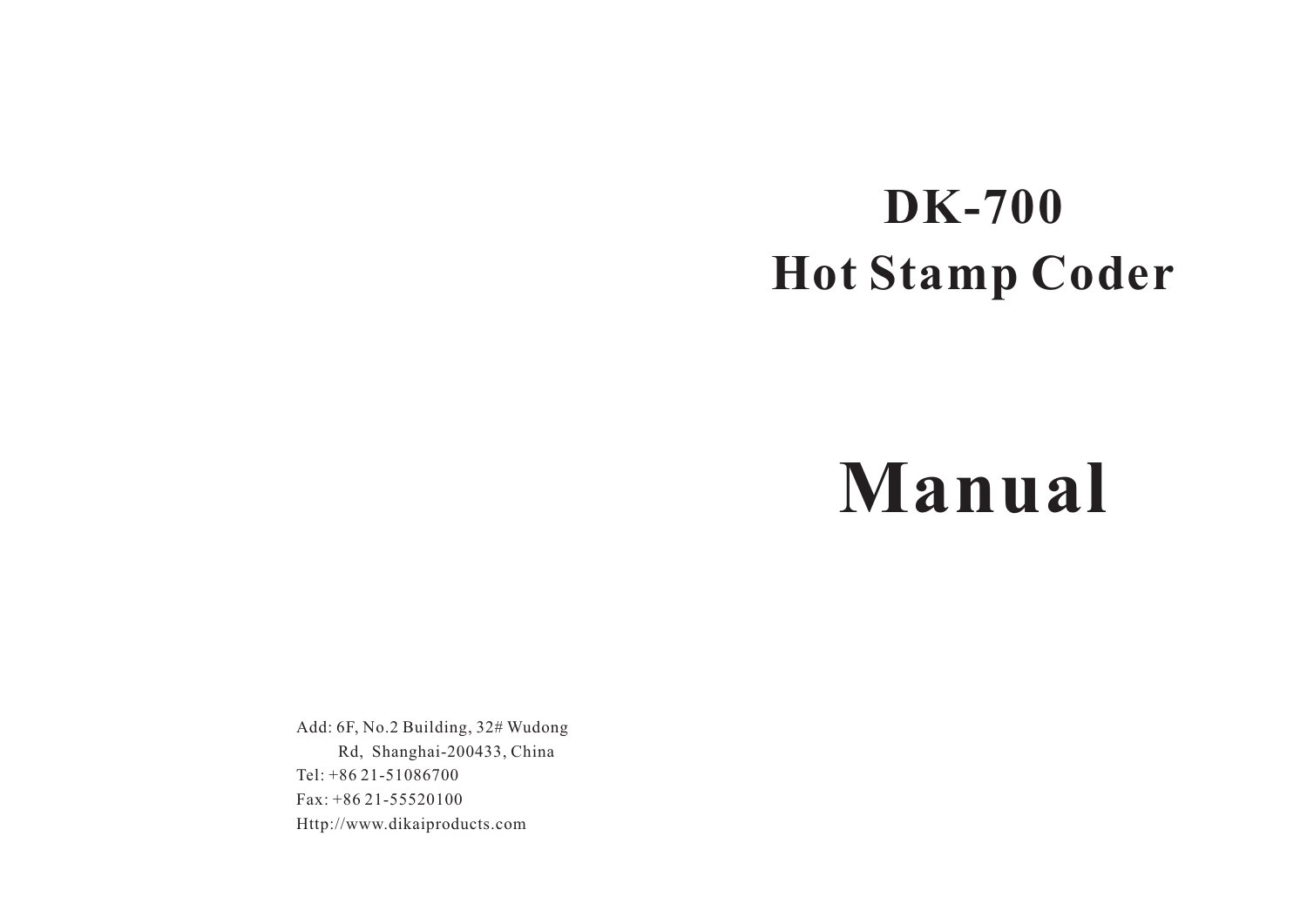#### **Contents**

| Instruction $\cdots$ $\cdots$ $\cdots$ $\cdots$ $\cdots$ $\cdots$ $\cdots$ $\cdots$ $\cdots$ $\cdots$ $\cdots$ $\cdots$ $\cdots$ $\cdots$ $\cdots$ $\cdots$ |
|-------------------------------------------------------------------------------------------------------------------------------------------------------------|
|                                                                                                                                                             |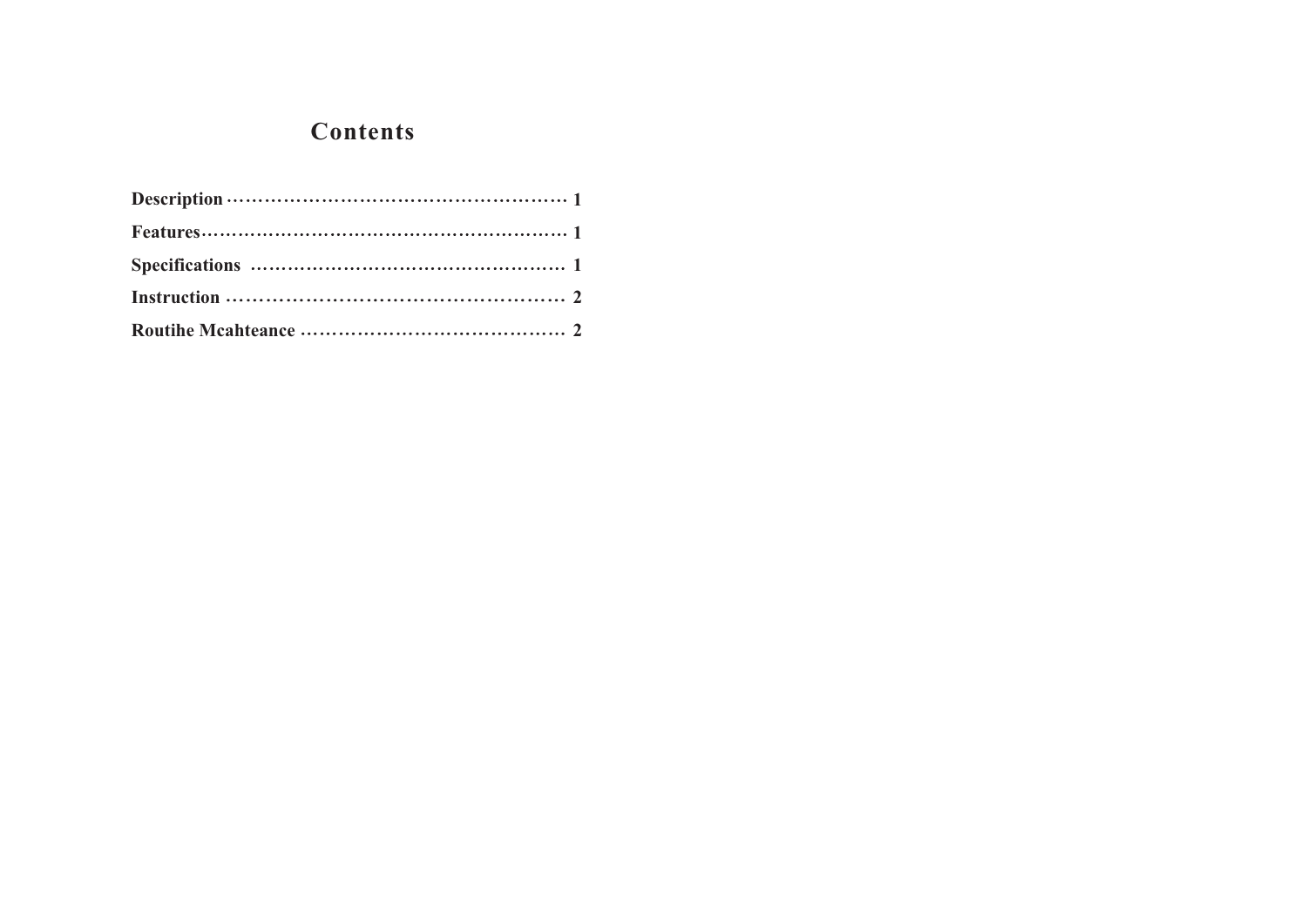

#### **Description**

DK-700 works with such vertical intermittent automatic filling and sealing machines as milk soft-pack packing machines, box packing machines to print production date, lot/ batch number and other related information. It is characterised with compac<sup>t</sup> size, convenient installation, simple operation and easy maintenance.

#### **Features**

- Adopt hot stamp foil to print legible characters.
- Adopt the special type-replacement configuration to facilitate the installation of the types.
- Suitable for such materials as plastic, leather, paper and clothes.

#### **Specifications**

|                      | <b>Printing Speed</b>   Max 120times/min                                                                                        |  |
|----------------------|---------------------------------------------------------------------------------------------------------------------------------|--|
| <b>Printing Area</b> | Single line Max. $4mm \times 35mm$ , about filling<br>15 characters; Two lines Max. 8mm × 35mm,<br>about filling 30 characters. |  |
|                      | Hot Stamping Foil Max. Width 35mm                                                                                               |  |
| <b>Power</b>         | 220V/200W                                                                                                                       |  |
| Weight               | 5kg                                                                                                                             |  |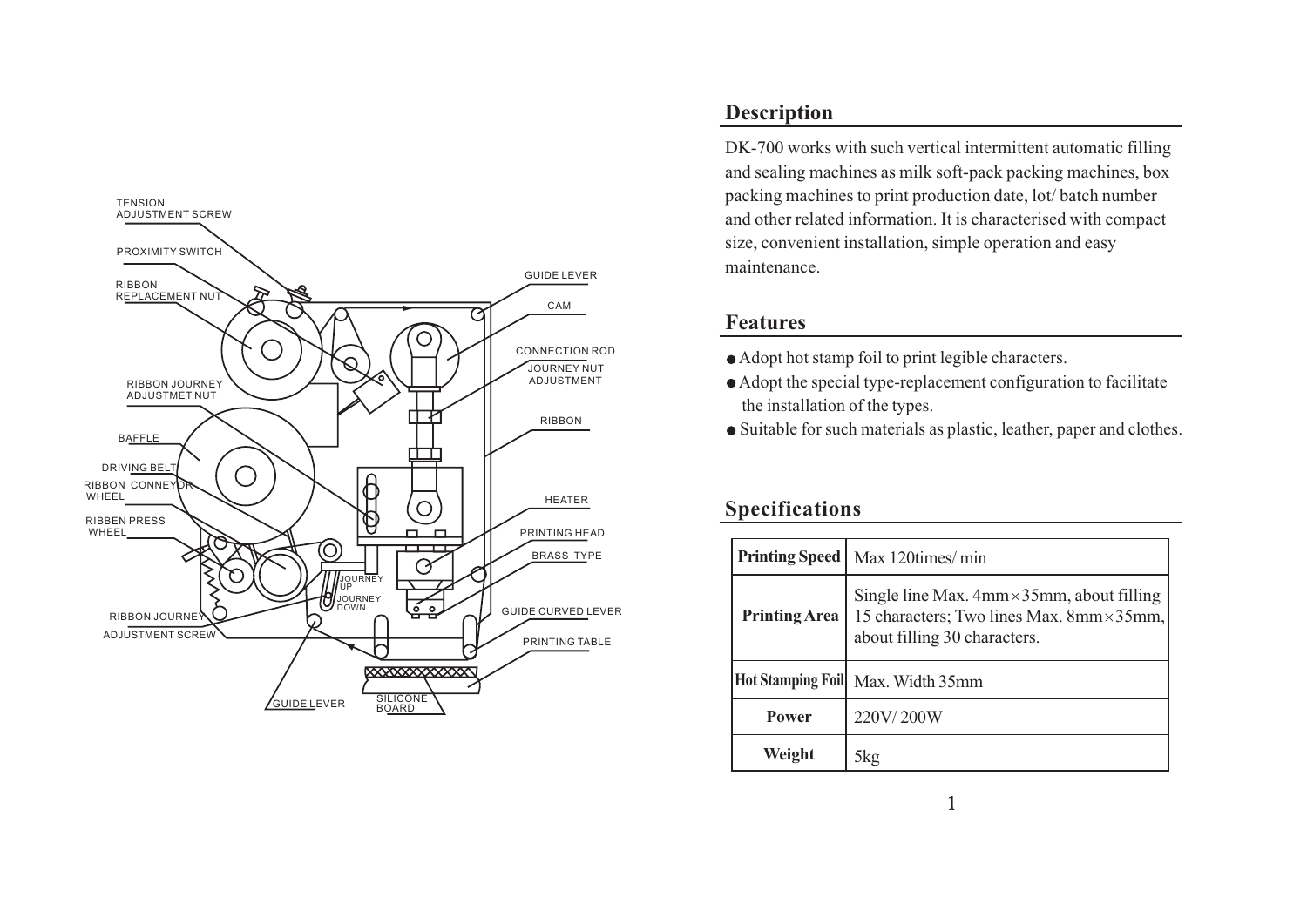#### **Installation**

#### **1 Installation of Hot Stamp Ribbon**

- a) Loosen the Clamp Nut on Ribbon Decoiler and take down Ribbon Baffle. Load ribbon coil onto Ribbon Decoiler shaftand then fix Ribbon Baffle, making sure both ends of ribbon coil abut against Ribbon Baffle.
- b) Loosen the Clamp Nut on Ribbon Recoiler and take down Ribbon Baffle. Load <sup>a</sup> hollow paper roller (leftover hollow Paper rollers of used ribbon coils may be reused) onto the Ribbon Recoiler shaft. Pull out start of ribbon coil and stickit to the hollow paper roller with glue. Pay attention to the winding direction of ribbon. At last fix the Ribbon Baffle on Ribbon Recoiler. The axial distances between the two RibbonBaffles on Ribbon Decopiler/ Ribbon Recoiler to be 1mm more than the width of Ribbon coil.

#### **2. Installation of Types**

- a) Push Type Replacement Handle by 1.5-2.0mm and turn it by 90-180° to unfasten the clasp. Take down Type Holder, unfasten the screws on it.
- b) Put required types in the Type Holder. Make sure height of types is even, not tilted. Do not knock Types with metal bar in case of damaging Types.
- c) Plug Type Holder into printing head and turn Type Replacement Handle to fasten Type Holder.

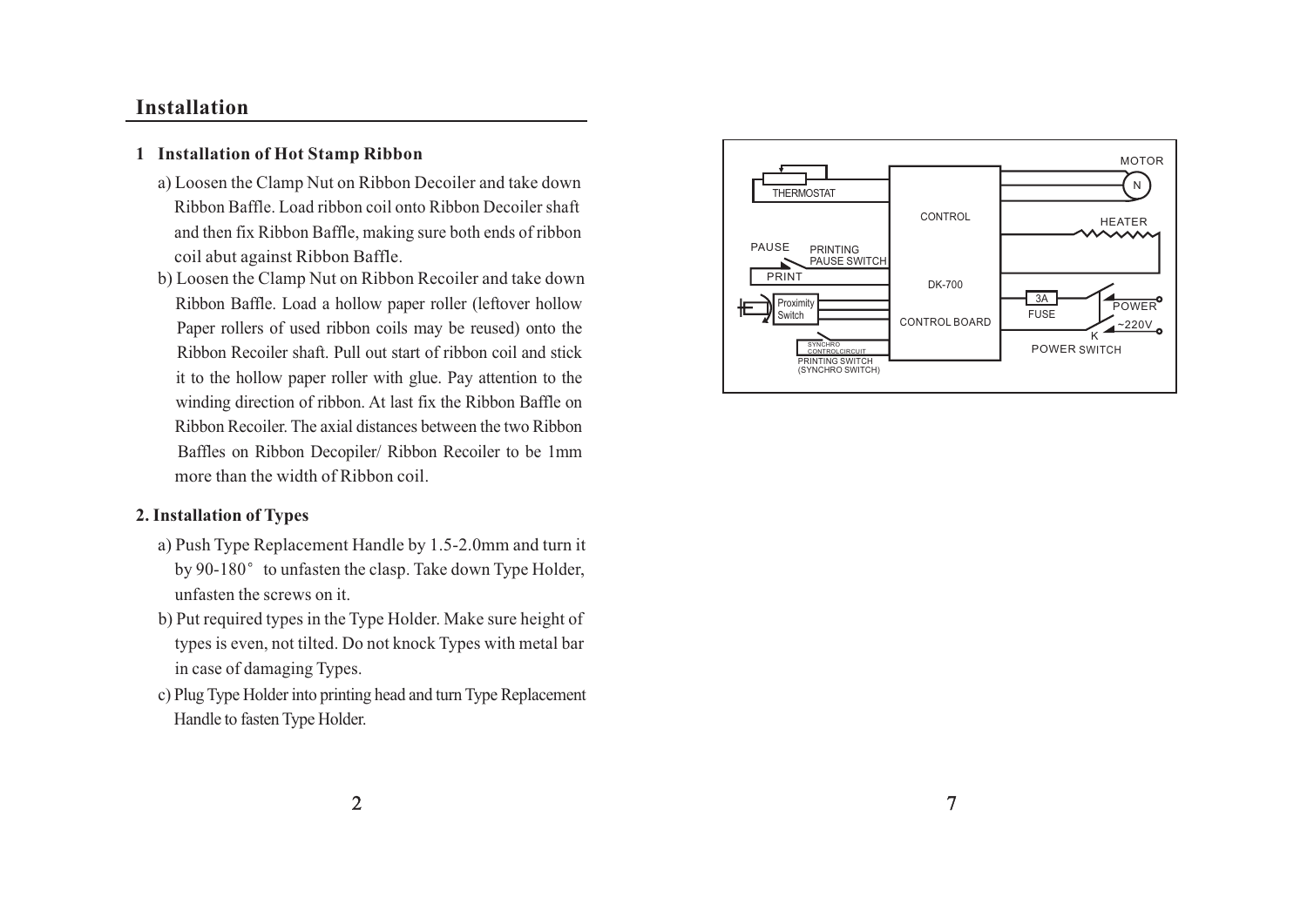### **Troubleshooting to illegible print Instruction**

| Diagnosis                            | Solution                                                                                                  |
|--------------------------------------|-----------------------------------------------------------------------------------------------------------|
|                                      | Normal preheating time to be more than 15 min                                                             |
| Heating temperature too low          | Carry out quick preheating                                                                                |
|                                      | Replace heating system when it is broken                                                                  |
| Printing impress without color       | Turn down printing temperature to optimum                                                                 |
| Printing pressure too low            | Fasten pressure preseting screw                                                                           |
|                                      | Adjust connection rob to descend types                                                                    |
| Ribbon blocked                       | Loosen tension adjustment nut                                                                             |
| Ribbon is damp or smeary             | Replace it                                                                                                |
| Aging of silicone board              | Replace it; turn it by 90° in the plane; or overturn<br>it by $180^\circ$                                 |
| Ribbon doesn't travel properly       | Check single-way ribbon conveying parts                                                                   |
|                                      | Fasten ribbon press wheel                                                                                 |
|                                      | Calibrate ribbon press wheel and ribbon conveyor wheel<br>to make them parallel and match each other well |
|                                      | Loosen tension adjustment nut                                                                             |
| Types improperly fixed               | Refit types; keep them at the same height, not tilted                                                     |
| Ribbon inversely installed           | Reinstalled it correctly                                                                                  |
| Ribbon deviates from proper<br>route | Replace tortuose guide rods                                                                               |
|                                      | Put baffles in place                                                                                      |
|                                      | Calibrate ribbon press wheel and ribbon conveyor                                                          |
|                                      | wheel to make them parallel and match each other well                                                     |
| Connection rod can not stop          | Repalce broken proximity switch                                                                           |
|                                      | Repalce broken circuit board                                                                              |
| at vertex                            | Replace broken emergency switch                                                                           |

#### **1 Steps of start**

After Types and Ribbon installed, undermentioned steps shall be taken to start:

- a) Turn on Power Switch.
- b) Set temperature between 4 and 5 on the dial of Heat Controller. It will take 15 to 20 minutes to preheat, which depends on ambient temperature.

#### **2 Attentions for printing**

After adequate preheating printing is available. In the case of thin film printing, <sup>a</sup> pile of films( total thickness no more than 0.5mm) can be pu<sup>t</sup> into the printer, each piece of which can be taken out after printing one by one; in the case of thick item printing such as carton, single piece printing each time is proposed.

#### **3 Maintenance**

Periodically wash exteriors of Ribbon Conveyor Wheel, Ribbon Press Wheel and Ribbon Guide Rod with petroleum, aether or absolute alcohol to avoid adherence and slide resulting in illegible print. (wash frequency may be 3 days or one week once, which is determined by the pollution status of these parts.)

#### **Adjustment**

#### **1 Adjustment of printing pressure**

Printing pressure is one of the most important factors to realise clear and sharp print. It varies with materials